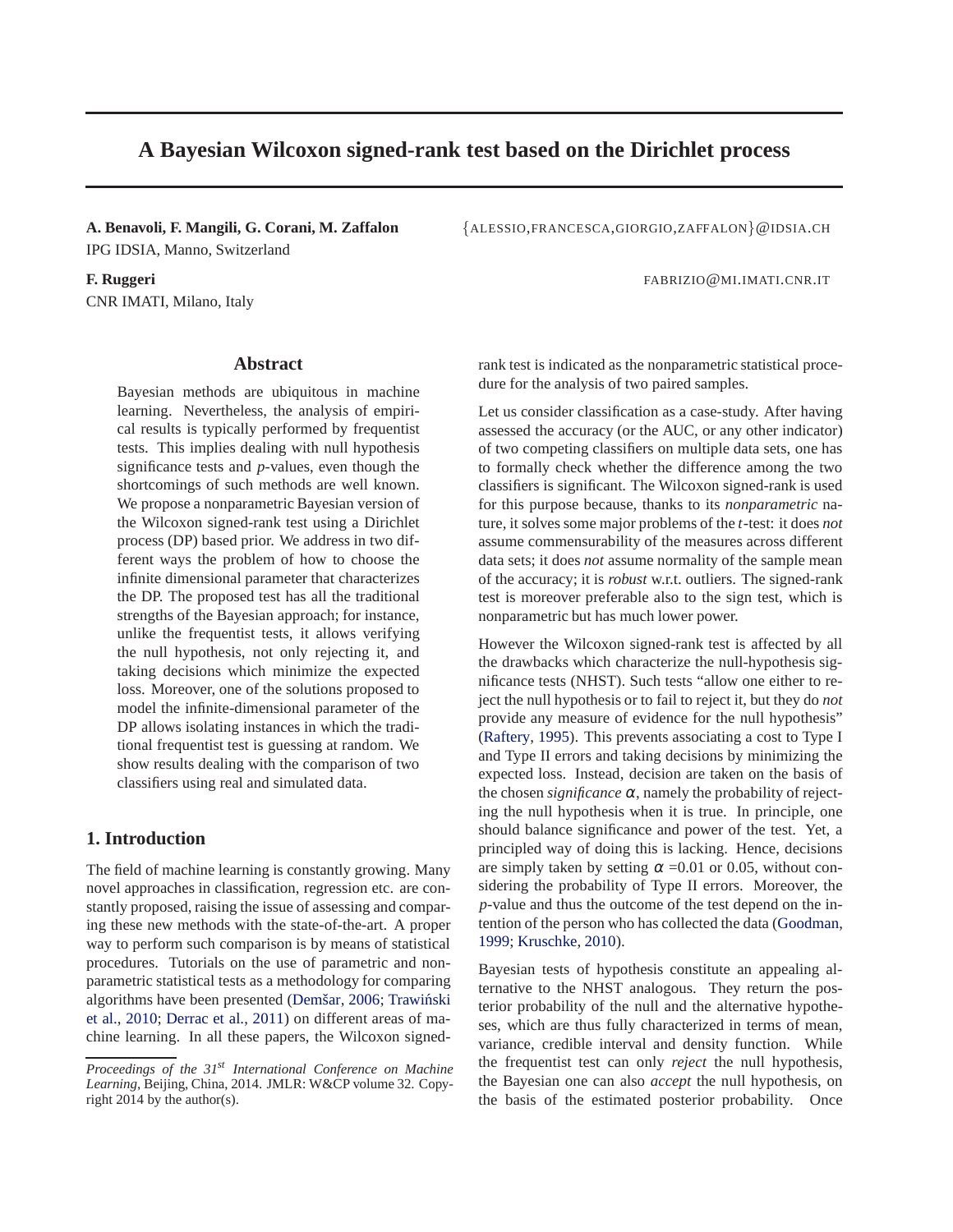the costs of Type I and Type II errors are specified, a Bayesian test allows taking decisions by minimizing the expected loss; in this way, the size of the test can be better adapted to the actual need. The computation does not depend on the intention of the person who collected the data. Bayesian tests have been widely considered for clinical practice [\(Spiegelhalter et al.](#page-8-0), [1994\)](#page-8-0) and cognitive sciences [\(Kruschke](#page-8-0), [2010\)](#page-8-0). They are however very rarely used in machine learning, despite the abundance of Bayesian algorithms in this area. To the best of our knowledge, no Bayesian version of the Wilcoxon signed-rank has been proposed so far. We fill this gap by proposing a nonparametric Bayesian version of the Wilcoxon signed-rank test based on the Dirichlet process (DP) [\(Ferguson,](#page-8-0) [1973](#page-8-0)). In his seminal paper on the Dirichlet process, Ferguson provided a Bayesian justification of many classic nonparametric estimators (Mann-Whitney statistics, median, etc.). Similar results were derived by other authors that, employing DP as prior model, were able to naturally obtain estimators related to the frequentist ones, e.g., Kaplan-Meier [\(Susarla & Ryzin,](#page-8-0) [1976](#page-8-0)), Kendall's tau [\(Dalal & Phadia](#page-8-0), [1983\)](#page-8-0). Recently there has been an increasing interest in the development of Bayesian nonparametric procedures for hypothesis testing focusing in particular on the two (or *k*) sam[ple problem \(Borgwardt & Ghahramani,](#page-8-0) [2009;](#page-8-0) Holmes et al., [2009;](#page-8-0) [Ma & Wong](#page-8-0), [2011;](#page-8-0) [Chen & Hanson,](#page-8-0) [2014\)](#page-8-0). Two sample tests deal with *unpaired* samples, while in machine learning we often work with *paired* observations, e.g., when we want to compare the accuracy of two classifiers on the same collection of datasets. Moreover, an open problem in all these procedures is how to choose the infinite dimensional parameter of the nonparametric prior in case of lack of prior information.

Here, we address the problem of how to choose the infinite dimensional parameter that characterizes the DP by means of two models corresponding to two different choices of the prior parameter: the noninformative DP prior  $(Dp(s = 0))$ and the prior ignorance model (IDP). Dp $(s = 0)$  is the nonparametric analogue of a Bayesian noninformative prior, while IDP consists of a set of DPs priors and is based on the t[echniques developed in](#page-8-0) *Bayesian robustness* (Berger et al., [2000;](#page-8-0) [1994](#page-8-0); [Pericchi & Walley](#page-8-0), [1991](#page-8-0); [Walley](#page-8-0), [1991](#page-8-0)) for modelling lack of prior information within parametric models.

By means of simulations on artificial and real world data, we use our test to decide if a certain classifier is significantly better than another. We show that the Bayesian test incurs much lower costs than the frequentist one for a wide variety of costs of Type I and Type II errors. We moreover show that the IDP test is more robust, in the sense that it acknowledges when the decision is *prior-dependent*. In other words, the IDP test suspends the judgment and becomes *indeterminate* when the option which minimizes the expected loss depends on the prior. This behavior is analogou[s to that observed in credal classifiers \(](#page-8-0)Corani & Zaffalon, [2008\)](#page-8-0), which suspend the judgment when the classification is prior-dependent, namely when the most probable class varies with the prior used to induce the classifier. The little reliability of *prior-dependent* decisions is confirmed by the fact that when the IDP test is indeterminate, the Wilcoxon signed-rank and the  $Dp(s = 0)$  tests are virtually behaving as random guessers. Since IDP has all the positive features of a Bayesian test and it is more reliable than Wilcoxon and  $Dp(s = 0)$ , we propose IDP as a new test for comparing classifiers and other methods in machine learning. Finally, notice that the proposed test is applicable to many other fields of research where it has the potential of reducing the misleading results of NHST by avoiding the use of a significance parameter which does not represent a correct measure of the evidence provided by data [\(Johnson](#page-8-0), [2013\)](#page-8-0). The IDP test developed in this work can currently be used online (or downloaded as R or Matlab code) at http://ipg.idsia.[ch/software/IDP](http://ipg.idsia.ch/software/IDP.php).php.

## **2. Dirichlet Process**

The Dirichlet process  $Dp(\alpha)$  [has been proposed by \(](#page-8-0)Ferguson, [1973](#page-8-0)) as a probability measure on the set of probability measures on some space  $\mathscr Z$  (for this paper we can assume  $\mathscr{Z} = \mathbb{R}$ . It has an infinite dimensional parameter  $\alpha(\cdot)$ , which is a positive finite measure over  $\mathscr{Z}$ , i.e.,  $\alpha(A) > 0$  (positive) for any (measurable) set  $A \in \mathscr{Z}$  and  $\alpha(\mathscr{Z}) < \infty$  (finite). Assuming that a probability measure is drawn from DP, i.e.,  $P \sim Dp(\alpha)$ , the characteristic of DP is that, for any (measurable) partition  $B_1, \ldots, B_m$  of  $\mathscr{Z}$ , the finite vector  $(P(B_1), P(B_2), \ldots, P(B_m))$  is Dirichlet distributed  $Dir(\alpha(B_1), \alpha(B_2),..., \alpha(B_m))$ . From the Dirichlet distribution, we can thus derive the prior mean  $(\mathscr{E}[P(B_i)] =$  $\alpha(B_i)/\alpha(\mathscr{Z})$  and variance  $(\mathscr{E}[(P(B_i) - \mathscr{E}[P(B_i)])^2] =$  $\alpha(B_i)(\alpha(\mathscr{Z}) - \alpha(B_i))/\alpha^2(\mathscr{Z})(\alpha(\mathscr{Z})+1)$  of  $P(B_i)$  w.r.t. the DP for any  $B_i \in \mathcal{L}^1$ . This shows that the normalized measure  $\alpha(\cdot)/\alpha(\mathscr{Z})$  of DP reflects the prior expectation of *P*, while the scaling parameter  $\alpha(\mathscr{Z})$  controls the variance of *P* around  $\alpha(\cdot)/\alpha(\mathscr{Z})$ . The normalized measure  $\alpha(\cdot)/\alpha(\mathscr{L})$  is a probability measure, therefore, when  $\mathscr{Z} = \mathbb{R}$ , it can be completely characterized by the cumulative distribution function  $G(z) = \alpha(-\infty, z]/\alpha(\mathscr{L})$ . We can then denote the Dirichlet process by  $Dp(\alpha(\mathscr{L}), G)$ .

DP is a conjugate prior in the sense that, given a sample  $Z_1, \ldots, Z_n$  from  $F \sim Dp(\alpha(\mathscr{L}), G)$  of *n* observations which are conditionally independent given *F*, and fixed the prior parameters  $\alpha(\mathscr{Z}) = s$  and  $G = G_0$ , the posterior distribution of the cumulative distribution function *F* of *P* is still

<sup>&</sup>lt;sup>1</sup>We will use calligraphic letters,  $\mathcal{E}, \mathcal{P}$ , to denote expectation and probability w.r.t. the DP.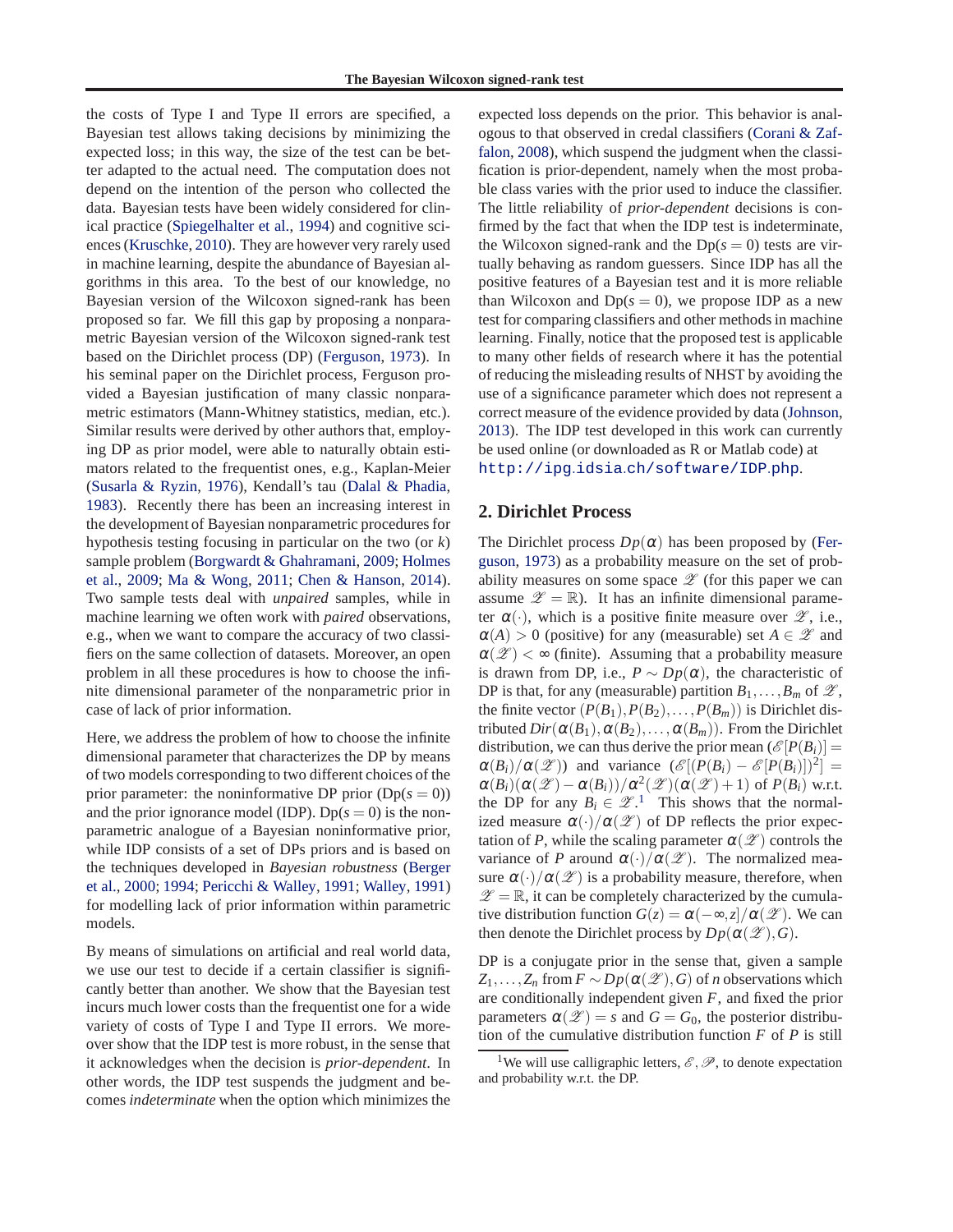<span id="page-2-0"></span> $Dp(\alpha_n(\mathscr{Z}), G_n)$  with

$$
\alpha_n(\mathscr{Z})=s+n, \ \ G_n=\frac{s}{s+n}G_0+\frac{1}{s+n}\sum_{i=1}^nI_{[Z_i,\infty)},
$$

where  $I_A(z)$  is the indicator function: it is one when  $z \in$ *A* and zero otherwise. Thus, a-posteriori we have that  $\mathscr{E}[P(Z \leq z)|Z_1,\ldots,Z_n] = (sG_0(z) + n_{\leq z})/(s+n),$  where  $n_{\leq z} = \sum_{i=1}^{n} I_{[Z_i, \infty)}(z)$  is the number of observations  $Z_i$  falling in (−∞,*z*].

An issue in the use of the DP as prior measure on *P* is how to choose the infinite dimensional parameter  $G_0$  in case of lack of prior information. There are two avenues that we can follow. The first assumes that prior ignorance can be modelled satisfactorily by a so-called noninformative prior. In the DP setting, the only noninformative prior that has been proposed so far is the limiting DP obtained for  $s \to 0$ , which has been introduced by [\(Ferguson,](#page-8-0) [1973\)](#page-8-0) and discussed by [\(Rubin](#page-8-0), [1981](#page-8-0)). The second approach suggests that lack of prior information should be expressed in terms of a set of probability distributions. This approach is known as *Bayesian robustness* [\(Berger et al.,](#page-8-0) [2000](#page-8-0); [1994;](#page-8-0) Pericchi & Walley, [1991](#page-8-0); [Walley](#page-8-0), [1991](#page-8-0); [Coolen-Schrijner et al.](#page-8-0), [2009\)](#page-8-0) and it has been extensively applied to model lack of prior information in parametric models. In this paper, we implement the limiting DP obtained for  $s \to 0$  and we also extend the Bayesian robust approach to the nonparametric setting by considering a set of DPs obtained by fixing *s* to a strictly positive value and letting  $G_0$  span the set of all distributions.

## **3. The Dirichlet Process-based Wilcoxon test**

Let  $X^n = (X_1, ..., X_n)$  and  $Y^n = (Y_1, ..., Y_n)$  be two sequences of paired observations representing the accuracies of classifiers *X* and *Y* on *n* different data sets. Define  $Z_i = Y_i - X_i$  and assume for the moment that there are no ties of type  $Z_i = -Z_j$ . We will discuss how to manage ties and zeros in Section [3.2.](#page-5-0) Let *F* be the distribution of *Z* and *M* its median. A one-sided test contrasts the null hypothesis  $M \leq 0$  against the alternative hypothesis  $M > 0$ . The easiest test about the median of a distribution is the sign test which counts the number of positive differences  $Z_i > 0$ ; this statistic is an estimator of the probability  $P(Z > 0)$ . Then, a Bayesian analogous of the sign test would consider the posterior probability of  $P(Z > 0)$ . However, a shortcoming of the sign-test is its low power.

The Wilcoxon signed-rank test is more powerful than the sign test, as it accounts not only for the sign but also for the size of the differences  $Z_i$ . It does so by ranking the absolute value of the differences and then comparing the ranks of the positive and negative differences (Demšar, [2006\)](#page-8-0). The Wilcoxon signed-rank test assumes the symmetry of *F* w.r.t. its median *M* and computes the statistic:

$$
T^{+} = \sum_{\{i: Z_{i} \geq 0\}} r_{i}(|Z_{i}|) = \sum_{1 \leq i \leq j \leq n} T^{+}_{ij}, \qquad (1)
$$

,

where  $r_i(|Z_i|)$  is the rank of  $|Z_i|$  and

$$
T_{ij}^{+} = \begin{cases} 1 & \text{if } Z_i \ge -Z_j \\ 0 & \text{otherwise.} \end{cases}
$$

The decision is taken by comparing the observed value of the statistic  $R^+ = \frac{2T^+}{n(n+1)}$  $\frac{2T^+}{n(n+1)}$  against its critical value, which depends on the significance  $\alpha$ . For a large number of data, the distribution of  $R^+$  under the null hypothesis is approximately normal with mean  $1/2$ . Then, in practice, considering for example a one-sided test evaluating  $M \leq 0$  against  $M > 0$ , the null hypothesis is rejected when the observed value of  $R^+$  is significantly larger (according to the significance level  $\alpha$ ) than 1/2. Based on the definition of  $T^+_{ij}$ , one can interpret the statistic  $R^+$  as an estimator of the probability that, given two independent observations *Z* and *Z* ′ from  $F, Z \geq -Z'$ . This probability can be written as

$$
P(Z \ge -Z') = P(Z \le 0, Z' > 0, |Z'| \ge |Z|)
$$
  
+ P(Z > 0, Z' \le 0, |Z| \ge |Z'|)+ P(Z > 0, Z' > 0),

from which it can be noticed that  $P(Z \ge -Z')$  considers at the same time the probability that *Z* is positive and the probability that negative differences are smaller than the positive ones; for this reason the Wilcoxon statistic is more sensitive than the sign test statistic to the presence of a bias (positive if  $P(Z \ge -Z') > 1/2$  or negative if  $P(Z \ge -Z') <$  $1/2$ ) in the differences  $Z_i$ . In analogy with the Wilcoxon signed-rank test, we propose a Bayesian test based on the probability

$$
P(Z \ge -Z') = \iint I_{[-z',\infty)}(z) d(F(z)F(z')) = E[I_{[-Z',\infty)}(Z)].
$$

The test compares the hypothesis  $P(Z \ge -Z') \le 1/2$ against  $P(Z \ge -Z') > 1/2$ . Notice that the Wilcoxon signed-rank test needs to assume the symmetry of *F* to be able to specify the distribution of  $R^+$  under the null hypothesis. In this context, another advantage of the Bayesian approach is that it does not require the symmetry assumption since all inferences are derived from the posterior distribution of  $P(Z \ge -Z') > 1/2$  which follows directly from the prior distribution for *F* and the sequence of observations  $Z^n = (Z_1, \ldots, Z_n)$ . We propose the Dirichlet process as prior for *F*.

**Theorem 1** *If*  $F \sim Dp(\alpha(\mathscr{L}), G)$ *, then* 

$$
\mathcal{E}\left[P(Z \ge -Z')\right] = \iint I_{[-z',\infty)}(z) d\mathcal{E}\left[F(z)F(z')\right] \tag{2}
$$

$$
= \iint I_{[-z',\infty)}(z) \frac{d\left[G(\min(z,z')) + \alpha(\mathscr{L})\ G(z)G(z')\right]}{\alpha(\mathscr{L}) + 1}.
$$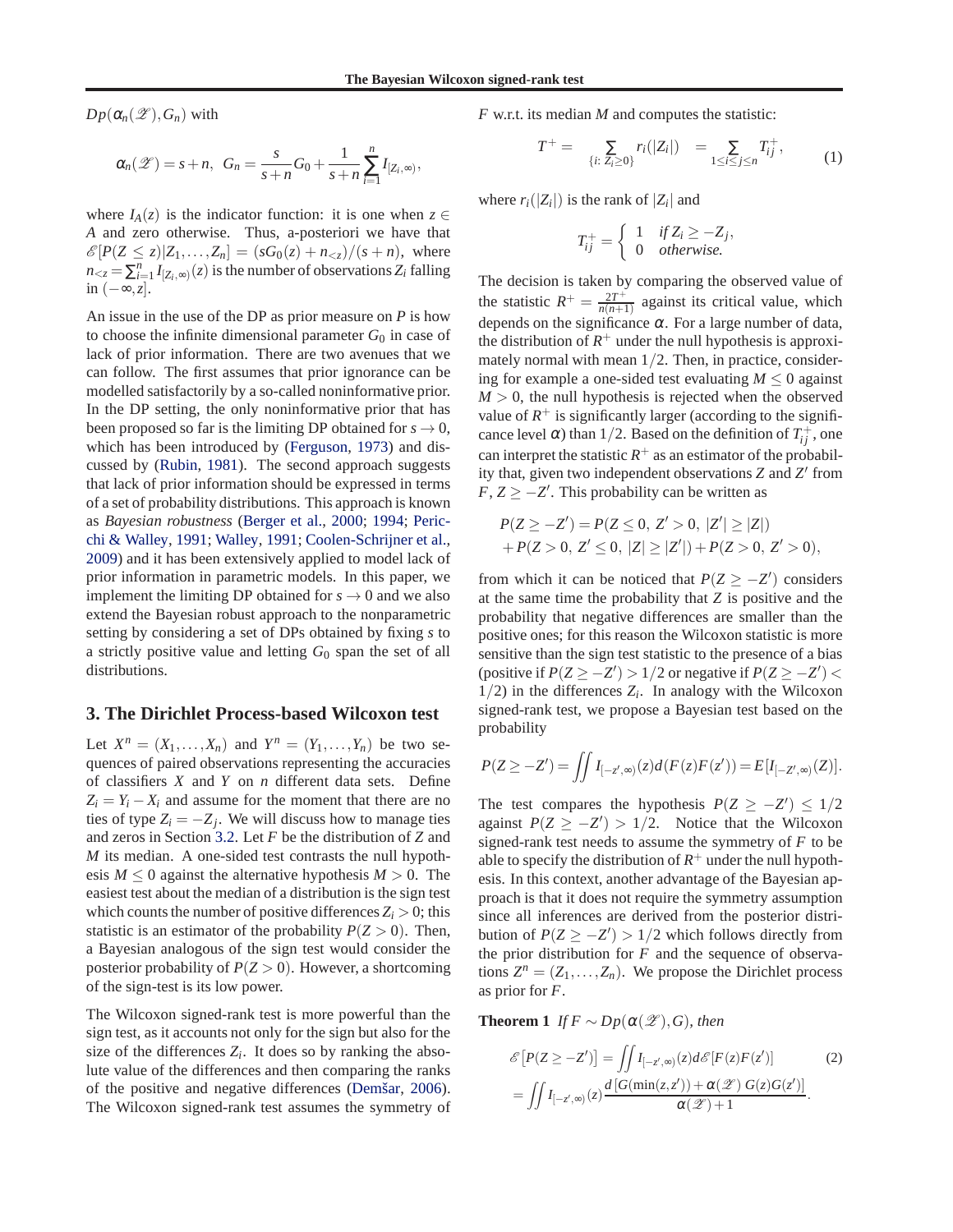<span id="page-3-0"></span>Th[is result is similar to that in Lemma 2.1 of \(](#page-8-0)Dalal & Phadia, [1983\)](#page-8-0) for the Kendall's tau. Its proof and that of the next theorems can be found in the appendix (supplementary material). To use the DP for evaluating the posterior probability of  $P(Z \ge -Z') > 1/2$ , we must choose the base CDF *G*0. We focus on the case where we have no prior information about the functional form of *F* (which would justify the use of a nonparametric test), and about the value of  $P(Z \ge -Z')$ , and propose a model which is capable of modeling a situation of complete prior ignorance about the expectation of  $P(Z \ge -Z')$ . For any choice of *s* and  $G_0$  the prior and posterior expectation of  $P(Z \ge -Z')$  can be de-rived from Theorem [1,](#page-2-0) by taking, respectively,  $\alpha(\mathscr{Z}) = s$ and  $G = G_0$  for the prior and  $\alpha(\mathscr{Z}) = s + n$  and  $G = G_n$ for the posterior. Since the form of  $G_0$  does not affect the posterior for  $s \to 0$ , this is a frequent choice for modeling a noninformative prior. This prior has been introduced under the name of Bayesian Bootstrap by [\(Rubin](#page-8-0), [1981](#page-8-0)). The prior and posterior expectations, in this case, are given by the following theorem.

**Theorem 2** *Given that*  $F ∼ Dp(s, G_0)$ *, for*  $s → 0$  *one has* 

$$
\mathscr{E}\big[P(Z \ge -Z'\big)\big] = \int I_{[0,\infty)}(z) dG_0(z),\tag{3}
$$

$$
\mathcal{E}[P(Z \ge -Z')]Z^{n}] = \frac{1}{n(n+1)} \left[ \sum_{i=1}^{n} \sum_{j=1}^{n} I_{[-Z_{i}, \infty)}(Z_{j}) + \sum_{j=1}^{n} I_{[0, \infty)}(Z_{j}) \right].
$$
\n(4)

It can be easily seen that the posterior expectation obtained for  $s \to 0$  is equal to  $R^+$ . This shows that  $\mathcal{E}[P(Z \ge -Z')]$ is closely related to the Wilcoxon signed-rank statistic  $R^+$ . This result extends to the Wilcoxon signed-rank a similar result obtained by [\(Ferguson](#page-8-0), [1973](#page-8-0)) concerning the relationship between  $\mathcal{E}[P(X \leq Y)]$  (with *X* and *Y* representing independent unpaired samples) and the Mann-Whitney U statistics. Note that, although in (2) the posterior means of  $P(Z \ge -Z')$  and  $R^+$  appear to be closely related, the posterior distribution of  $P(Z \ge -Z')$  is, in general, different from that assumed for  $R^+$  under the null hypothesis (although, if the null hypothesis is true they converge to the same distribution for large *n*), and thus one should not expect the frequentist and Bayesian tests to make the same decisions even for  $s \to 0$ . The prior expectation for  $s \to 0$  depends on the choice of the prior base measure  $G_0$ . For example, by choosing *G*<sup>0</sup> symmetric around zero, we obtain a prior expectation of  $1/2$ . However, in a situation of complete prior ignorance, we have no reason to assign, a priori, any specific value to the probability  $P(Z \ge -Z')$ . Moreover, Rubin has highlighted a second critical point: the Bayesian bootstrap assigns zero posterior probability to any set that does not include the observations, since for  $s \to 0$ ,  $\mathcal{E}[P(A)|Z^n] = (\alpha(A) + n_A)/(s+n) \to 0$  when  $n_A = 0$ , i.e., whenever there are not observations in the set *A* [\(Rubin](#page-8-0), [1981\)](#page-8-0). This is not suitable for a Bayesian model that can

be used for predictive inferences. In case of lack of prior information, a more natural way to model prior ignorance may be to consider the set of all distributions *G*<sup>0</sup> [\(Walley](#page-8-0), [1991\)](#page-8-0), [\(Walley,](#page-8-0) [1996\)](#page-8-0). In other words, we keep *s* fixed and assume that  $G_0 \in \Gamma = \{all \text{ distributions}\}\$ , and then compute the lower and upper expectations for all the functions of interest in the statistical analysis. We call this model prior near-ignorance DP (IDP).

**Theorem 3** *Given the DP prior Dp*( $s$ , $G$ <sub>0</sub>)*, with*  $G$ <sub>0</sub>  $\in$  Γ*, the prior lower and upper expectations are obtained for*  $dG_0 = \delta_{Z_0}$  *with*  $Z_0 < 0$  *(lower)* and  $Z_0 > 0$  *(upper), and are* 

$$
\underline{\mathcal{E}}[P(Z \ge -Z')] = 0, \quad \overline{\mathcal{E}}[P(Z \ge -Z')] = 1; \qquad (5)
$$

*the posterior lower expectation of*  $P(Z \ge -Z')$  *is obtained for*  $dG_0(z) = \delta_{Z_0}$  *with*  $Z_0 < -\max |Z_i|$  *and is* 

$$
\underline{\mathscr{E}}[P(Z \ge -Z')|Z^n] = \frac{\sum\limits_{i=1}^{n} \sum\limits_{j=1}^{n} I_{[-Z_i,\infty)}(Z_j)}{\frac{(s+n)(s+n+1)}{(s+n)(s+n+1)}} + \frac{\sum\limits_{j=1}^{n} I_{[0,\infty)}(Z_j)}{\frac{(s+n)(s+n+1)}{(s+n)(s+n+1)}};
$$
(6)

*the posterior upper expectation is obtained for*  $dG_0(x) =$  $\delta_{Z_0}$  *with*  $Z_0$  > max  $|Z_i|$  *and is* 

$$
\frac{\overline{\mathscr{E}}[P(Z \ge -Z')]Z^n]}{\sum_{\substack{r=1 \ (r=1)=1}}^{n} I_{[-Z_i,\infty)}(Z_j)} \sum_{\substack{r=1 \ (r=1)=1}}^{n} I_{[0,\infty)}(Z_j) + \frac{\sum_{j=1}^{n} I_{[0,\infty)}(Z_j)}{(s+n)(s+n+1)} + \frac{s^2+2ns+s}{(s+n)(s+n+1)}.
$$
\n(7)

From Theorem 3 it follows that, given the prior  $Dp(\alpha(\mathscr{Z}), G_0)$ , with  $\alpha(\mathscr{Z}) \leq s$ , the posterior expectation of  $P(Z \ge -Z')$  will be bounded by  $\mathcal{L}[P(Z \ge -Z')|Z^n]$  and  $\mathscr{E}[P(Z \ge -Z')|Z^n]$  whatever is the choice of  $G_0$ . Thus, one should not worry about the fact the upper and lower expectations are obtained by extreme priors  $(Dp(s, \delta_{Z_0}))$ , since they are only used to identify the range of values where the expectation provided by any other (smoother) prior will fall. The imprecision, defined as the difference between the upper and lower expectations, can be derived from Theorem 3 as  $\overline{\mathcal{E}}[P(Z \ge -Z')|Z^n] - \underline{\mathcal{E}}[P(Z \ge -Z')|Z^n] =$  $\frac{s^2+2ns+s}{(s+n)(s+n+1)}$ , and goes to zero for large *n*. Thus,  $\overline{\mathscr{E}}[P(Z \geq$  $(-Z')$ <sup>[</sup> $Z<sup>n</sup>$ ], <u>*E*</u>[ $P(Z \ge -Z')$ ] $Z<sup>n</sup>$ ] tend to the asymptotic limit of  $R^+$  for  $n \to \infty$ . To perform the hypothesis test, we need to know the posterior probability of  $P(Z \ge -Z') > 1/2$ . The next theorem gives an important result which can be used to efficiently approximate it by Monte Carlo sampling, in correspondence of the atomic priors that give the upper and lower distributions.

**Theorem 4** *Consider one of the limiting priors that give the posterior lower and upper expectations in (6)–(7). Let*  $dF_n$  *be sampled from its posterior; then*  $dF_n = w_0 \delta_{Z_0} +$  $\sum_{j=1}^{n} w_j \delta_{Z_j}$ , where  $(w_0, w_1, \ldots, w_n)$  ∼ *Dir*(*s*,1,...,1) *and*, *for any*  $a \in [0,1]$ *, it holds that* 

$$
\mathcal{D}[P(Z \ge -Z') > a|Z^n] = P[g(w, Z^n) > a],
$$
  

$$
\overline{\mathcal{P}}[P(Z \ge -Z') > a|Z^n] = P[\overline{g}(w, Z^n) > a],
$$
 (8)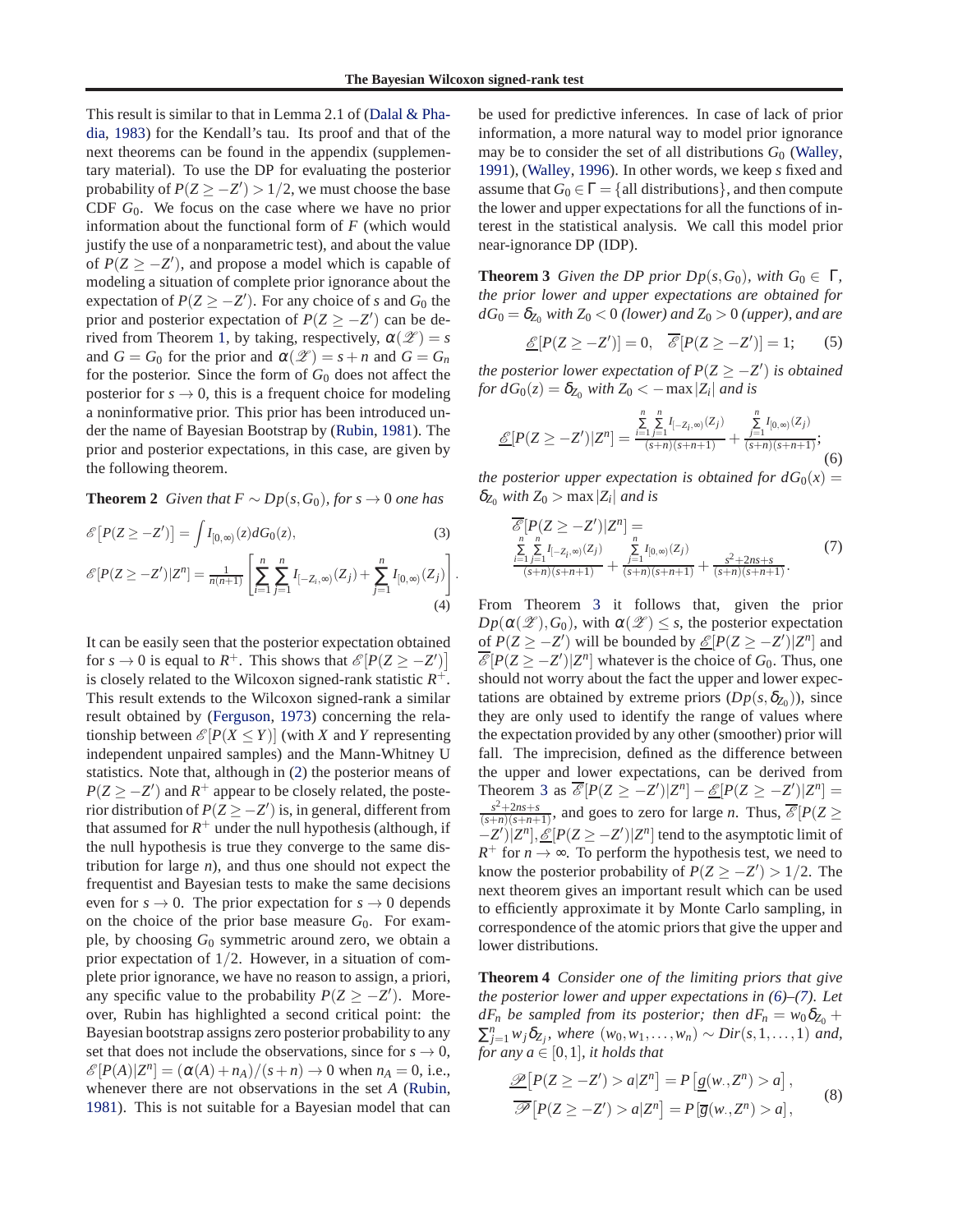with 
$$
\underline{g}(w, Z^n) = \sum_{i=1}^n \sum_{j=1}^n w_i w_j I_{[-Z_i, \infty)}(Z_j)
$$
 and  
\n
$$
\overline{g}(w, X^n) = w_0(2 - w_0) + \sum_{i=1}^n \sum_{j=1}^n w_i w_j I_{[-Z_i, \infty)}(Z_j),
$$
\nand P is computed w.r.t. this Dirichlet distribution.

Based on this theorem, we can numerically approximate  $\overline{\mathscr{P}}$  and  $\underline{\mathscr{P}}$  by Monte Carlo sampling the vector of weights  $(w_0, w_1, \ldots, w_n)$  from the Dirichlet distribution. This means that we do not need stick-breaking or other sampling techniques specific for DP.

Let  $a_1$  be the decision of preferring classifier *Y* to *X* and  $a_0$ its opposite; we can formulate the Bayesian test in terms of a loss function which assigns loss  $l_1$  to an error of type I (taking the decision  $a_1$  when *Y* is not better than *X*) and loss  $l_0$  to an error of type II (taking the decision  $a_0$  when *Y* is actually better than *X*). To minimize the expected loss, the decision  $a_0$  should be preferred if

$$
l_0\mathscr{P}[P(Z \geq -Z') > \tfrac{1}{2}|Z^n] \leq l_1\mathscr{P}[P(Z \geq -Z') \leq \tfrac{1}{2}|Z^n],
$$

that is

$$
\mathscr{P}[P(Z \ge -Z') > \frac{1}{2}|Z^n] \le \frac{l_1}{l_0 + l_1},\tag{9}
$$

where the probability  $\mathcal{P}[P(Z \ge -Z') > 1/2|Z^n]$  is evaluated from the posterior distribution of *F*. Notice that this decision problem is the Bayesian analogous of a frequentist one-sided test with  $\alpha = l_0/(l_0 + l_1)$  where we have used the posterior probability of  $P(Z \ge -Z') > 1/2$  given the data in place of the likelihood of the data given the null hypothesis. In the IDP model, both the lower and upper probabilities of  $P(Z \ge -Z') > 1/2$  are compared with the threshold  $l_1/(l_0 + l_1)$  and the decision is made based on the following rules: (i) if  $\mathcal{D} > l_1/(l_0 + l_1)$  we prefer classifier *Y*; (ii) if  $\overline{\mathscr{P}}$  < *l*<sub>1</sub>/(*l*<sub>0</sub> + *l*<sub>1</sub>) we prefer classifier *X*; (iii) if  $\overline{\mathcal{P}} > l_1/(l_0 + l_1)$  and  $\mathcal{P} < l_1/(l_0 + l_1)$  we are not able to make a decision which yields minimum expected loss for any choice of the prior measure *G*0.

Thus, the IDP test can return a determinate decision only in the first two cases, whereas in the third case we are in an indeterminate situation where it is not possible to reach a decision. Notice that the fact of preferring classifier *X* does not imply that *X* is better than *Y*, but only that one can expect a smaller loss by choosing *X*. Indeed, if  $l_1 > l_0$ , one may prefer  $X$  even when  $Y$  is likely to be better, if the evidence in favor of *Y* is not sufficiently large to compensate the larger cost in case of error. As an illustrative example, Figure 1 shows the posterior upper and lower distributions of  $P(Z \ge -Z')$  obtained from  $n = 20$  observations  $Z_i$  sampled from a standard normal distribution. Based on these posterior estimates, the test will decide in favor of classifier *Y* if  $l_1/(l_0 + l_1)$  < 0.76, and conversely in favor of classifier *X* if  $l_1/(l_0 + l_1) > 0.87$ . It will be instead indeterminate if  $0.76 \le l_1/(l_0 + l_1) \le 0.87$ .



Figure 1. Posterior distributions of  $P(Z \ge -Z')$ . Area lower (upper) gives the value of  $\mathcal{D}[P(Z \ge -Z') > 1/2|Z^n]$  ( $\overline{\mathcal{P}}[P(Z \ge$  $-Z'$ ) > 1/2|*Z<sup>n</sup>*]), i.e. the integral of the lower (upper) distribution from  $1/2$  to  $\infty$ .

Finally, by exploiting the results in [\(Janssen,](#page-8-0) [1994](#page-8-0)), it is possible to show that the above test is asymptotically consistent as a test for  $P(Z \ge -Z')$ , in the sense that the posterior lower and upper distributions of  $P(Z \ge -Z')$  converge to the asymptotic distribution of the statistic  $R^+$  (a Normal distribution). Conversely, the Wilcoxon-signed rank test is asymptotically consistent only under the assumption that the distribution  $F$  is symmetric; when this is not the case the test is not calibrated and, thus, asymptotically inconsistent. Consider this example:  $P(Z \ge -Z') = 0.5$  but the median  $m$  is positive and, thus  $F$  is asymmetric (for instance  $F = wU[1,5] + (1-w)U[-12,5]$ , with  $w = 0.46514$ ,  $m = 1$  and  $U[a, b]$  is the uniform distribution on the interval  $[a,b]$ ), which can happen if a classifier is slightly better than the other except in a few cases where it is worse. In this case, is one classifier better than the other? Note that the frequentist test would neither be calibrated if the answer is yes, nor powerful if it is not (the probability of rejecting *H*<sup>0</sup> converges to 6.5% for frequentist test). In this case our test coherently declares that no classifier can be preferred (it is asymptotically calibrated).

### **3.1. How to choose** *s* **in IDP**

The value of *s* determines how quickly lower and upper posterior expectations converge as the number of observations increases. A way to select a value of *s* is by imposing that the degree of imprecision  $\overline{\mathcal{E}}[P(Z \ge -Z')|Z_1]$  –  $\underline{\mathcal{E}}[P(Z \geq -Z')|Z_1]$  is reduced to a fraction of its prior value  $(\overline{\mathscr{E}}[P(Z \ge -Z')] - \underline{\mathscr{E}}[P(Z \ge -Z')] = 1)$  after the first observation  $Z_1 = Y_1 - X_1$ . A degree of imprecision close to 1 after the first observation increases the probability of an indeterminate outcome of the test, whereas, a value close to 0 makes the test less reliable (in fact the limiting value of 0 corresponds to the Bayesian bootstrap which will be shown in the next section to be less reliable than IDP). Then the intermediate value of  $1/2$  is a frequent choice in pri[or-ignorance modeling \(Pericchi & Walley,](#page-8-0) [1991;](#page-8-0) Walley, [1996\)](#page-8-0). Although this is a subjective way to choose the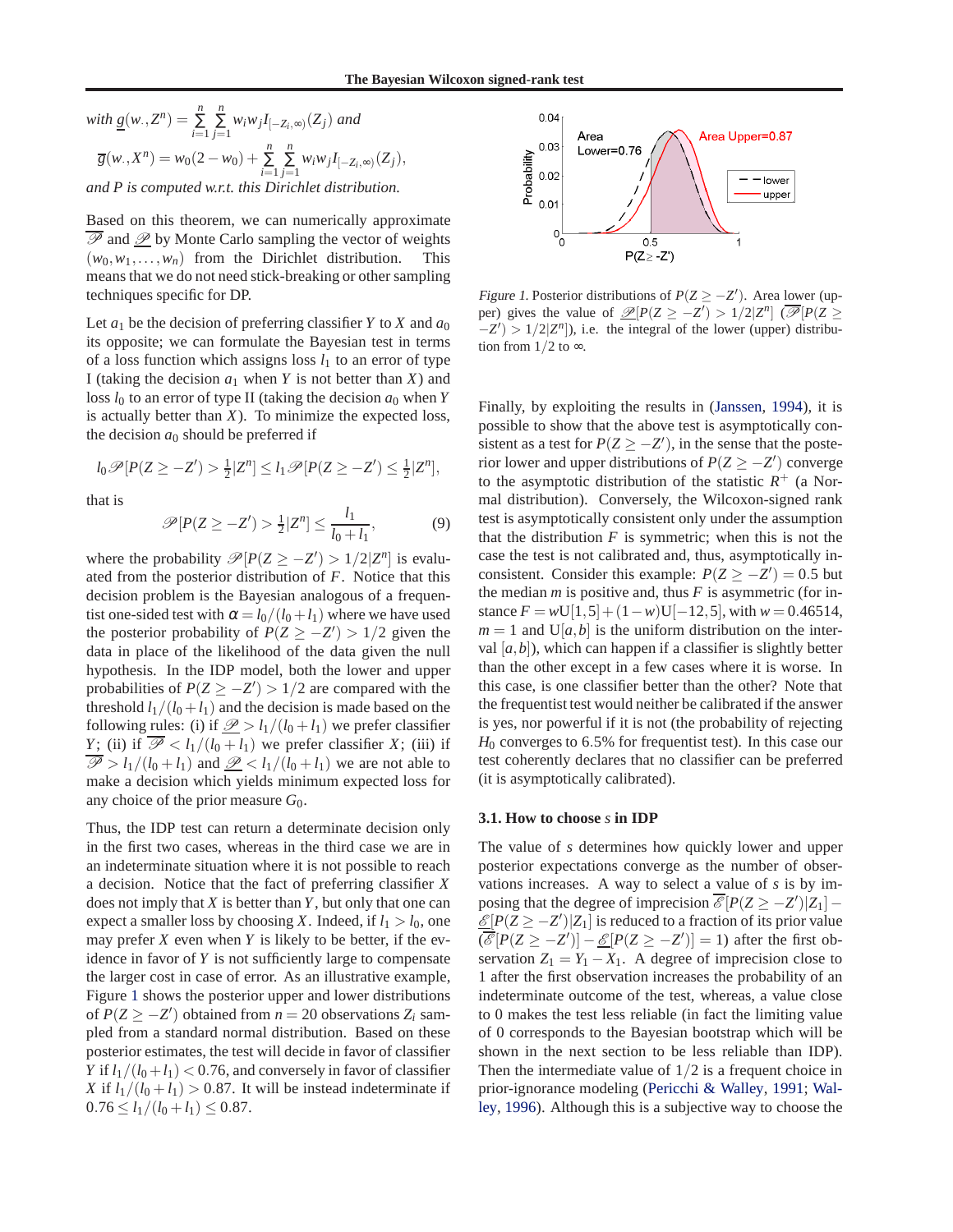<span id="page-5-0"></span>degree of conservativeness (indeterminacy), it represents a reasonable trade-off between the reliability and indetermi-nacy of the decision. From [\(6\)](#page-3-0)–[\(7\)](#page-3-0) it follows that  $\mathcal{E}[P(Z \geq$  $-Z'|Z_1] - \underline{\mathscr{E}}[P(Z \ge -Z')|Z_1] = \frac{s^2+3s}{(s+1)(s+2)}$ . Thus, by imposing that  $\frac{s^2+3s}{(s+1)(s+2)} = \frac{1}{2}$ , we obtain  $s = (\sqrt{17}-3)/2$ . Observe that the lower and upper probabilities produced by a value of *s* are always contained in the probability intervals produced by larger values of *s*. Then whenever we are undecided for  $s_1$  we are also for  $s_2 > s_1$ . Nonetheless, for large *n* the distance between the upper and lower probabilities goes to zero, then also the indeterminacy goes to zero.

#### **3.2. Managing ties**

So far, it has been assumed that there is zero probability of ties  $(Z_i = -Z_j)$  and zeros  $(Z_i = 0)$ . Notice that the zeros can be interpreted as ties, since  $Z_i = 0 = -Z_i$ . If ties are possible, the common approach to account for them is to consider the probability  $[P(Z \ge -Z') + \frac{1}{2}P(Z = -Z')]$ [\(Sidak et al.](#page-8-0), [1999](#page-8-0)). Note that  $P(Z \ge -Z') + \frac{1}{2}P(Z = -Z')$ is equal to  $E[I_{(-z',\infty)}(z) + \frac{1}{2}I_{(-z')}(z)]$  which in turns is equal to  $E[H(z+z')]$ , where  $H(\cdot)$  denotes the Heaviside step function, i.e.,  $H(z) = 1$  for  $z > 0$ ,  $H(z) = 1/2$  for  $z = 0$ and  $H(z) = 0$  for  $z < 0$ . The procedure presented in this section is easily extended to the case of ties by substituting  $I_{[-Z_i,\infty)}(Z_j)$  with  $H(Z_i + Z_j)$  in the computation of  $\mathcal{P}\left[P(Z \ge -Z') > 1/2|Z^n\right]$  and  $\overline{\mathcal{P}}\left[P(Z \ge -Z') > 1/2|Z^n\right]$ .

#### **4. Numerical Simulations**

Consider a Monte Carlo experiment in which paired values of accuracies  $X_i$ ,  $Y_i$  are generated for  $n = 30$  multiple data sets based on the Gaussian models:

$$
\left[\begin{array}{c} X_i \\ Y_i \end{array}\right] \sim N\left(\left[\begin{array}{c} 0 \\ \Delta \end{array}\right], \left[\begin{array}{cc} \sigma^2 & \rho \sigma^2 \\ \rho \sigma^2 & \sigma^2 \end{array}\right]\right), \qquad (10)
$$

for  $i = 1, \ldots, n$ , with  $\Delta$  (difference in accuracy) ranging from  $-0.07$  to 0.07 and  $\sigma = 0.12$ . We have selected these values on the basis of extensive classification experiments performed using WEKA [\(Witten et al.](#page-8-0), [2011](#page-8-0)). Hereafter, due to the limited space, we only report the results for the case  $\rho = 0$ ; the results obtained with correlation (e.g.,  $\rho = 0.95$ ) lead to similar conclusions. The aim of this section is to compare three methods to evaluate if the classifier *Y* is better than classifier *X* (i.e.,  $\Delta > 0$ ): (i) onesided Wilcoxon signed-ranks test; (ii) Bayesian Bootstrap  $Dp(s = 0)$ ; (iii) prior ignorance Dirichlet process (IDP) model. The one-sided Wilcoxon test has been implemented according to the conventional decision criterion: *p*-value less than  $\alpha = 0.05$ . To evaluate the performance of the tests, we have considered the average loss produced by each method (i.e. the proportion of wrong decisions multiplied by the corresponding loss) with different values of

 $(l_0, l_1)$ . Fig. 2 reports as a function of  $\Delta$  and for two different values of  $(l_0, l_1)$ : (i) the loss of the Dp( $s = 0$ ) test; (ii) the loss of the Wilcoxon test; (iii) the loss of the IDP test when it is determinate; (iv) the indeterminacy of the IDP test, i.e., the number of runs it returns an indeterminate response divided by the total number of Monte Carlo runs. Let us start comparing Wilcoxon versus  $Dp(s = 0)$ . From



Figure 2. Loss for  $l_1 = 4$  (left) and  $l_1 = 19$  (right).

the plot relative to the loss  $(l_0 = 1, l_1 = 4)$ , it can be seen that Wilcoxon is too conservative towards the null hypothesis. When  $\Delta > 0$  it has a greater loss than Dp( $s = 0$ ) and, thus, a lower power. This conservativeness can be quantified by computing the areas under the curves in Fig. 2 for the Wilcoxon and  $Dp(s = 0)$  tests, i.e., the average loss (averaged over the Monte Carlo runs and the values of ∆). The results are shown in Table [1](#page-6-0) for different values of  $(l_0, l_1)$ . It is evident that  $Dp(s = 0)$  has always lower average loss than Wilcoxon, (see in particular  $(l_0, l_1) = (1, 4)$ which corresponds to the plot in Fig. 2 (left)). The only exception is for  $(l_0, l_1) = (1, 19)$  (Fig. 2 (right)). In this case, the DP-based tests declares that classifier *Y* is better than classifier *X* when the posterior probability of the hypothesis  $\Delta > 0$  is greater than  $1 - \alpha = 0.95$ . Thus for this choice of the loss, Wilcoxon and DP are closely matched. However, the choice  $(l_0, l_1) = (1, 19)$  is extremely conservative, implying that the cost associated to a Type I error is 19-times greater than the cost associated to a Type II error. Co[nsider, for instance, that clinical trials \(](#page-8-0)Spiegelhalter et al., [1994\)](#page-8-0) are usually designed to have significance of 5% and power 80 or 90% (the computation of power requires doing a number of assumptions). We can roughly infer that in these cases a Type II error is regarded about two or four times worse than a Type I error. The advantage of the Bayesian test is that one can make decisions minimizing the expected loss. Conversely, in the frequentist Wilcoxon test, one always makes the myopic choice  $\alpha = 0.05$  regardless of the loss. Table [1](#page-6-0) shows that for a wide variety of values of cost configurations, including  $(l_0, l_1) = (1, 2)$  and  $(l_0, l_1) = (1, 4)$ , the Bayesian test incurs much lower loss than the Wilcoxon signed-rank. To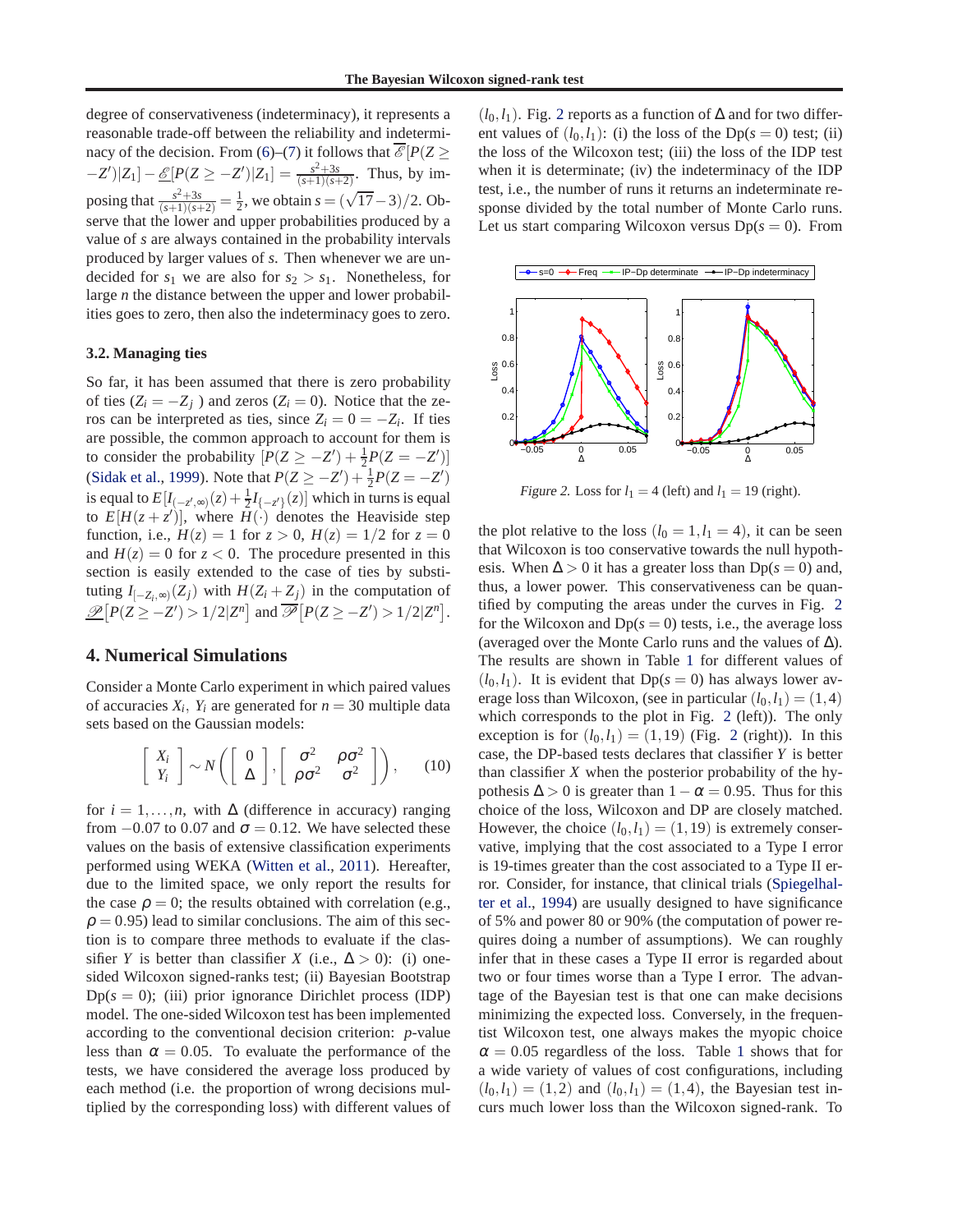<span id="page-6-0"></span>

| Loss, $l_0 = 1$ | $l_1 = 1$ | $l_1 = 2$ | $l_1 = 4$ | $l_1 = 9$ | $l_1 = 19$ |
|-----------------|-----------|-----------|-----------|-----------|------------|
| $Dp(s=0)$       | .025      | .034      | .044      | .053      | .061       |
| Wilcoxon        | .048      | .049      | .050      | .054      | .061       |

Table 1. Total average loss.

compare Wilcoxon and  $Dp(s = 0)$  with IDP, we distinguish two cases: (i) the instances in which IDP is determinate; (ii) the instances in which IDP is indeterminate. The loss (averaged w.r.t.  $\Delta$  and the Monte Carlo runs) for the first case is shown in Table 2, while for the second case Table 3 reports the percentage of times the Wilcoxon and  $Dp(s = 0)$ tests have returned a wrong decision in the two cases where the truth is  $H_0$  or, respectively,  $H_1$ . From Tables 2–3, it can respectively be seen that: (i) in the IDP determinate instances the loss of  $Dp(s = 0)$  coincides with that of IDP; (ii) in the IDP indeterminate instances  $Dp(s = 0)$  is almost a random guesser. For  $l_1 < 19$ , Wilcoxon test has always greater loss than that of  $Dp(s = 0)$  and IDP in the determinate instances and it always returns  $H_0$  in the indeterminate instances. The only exception is the case  $l_1 = 19$  where the losses coincide in the determinate instances while, in the indeterminate ones, Wilcoxon is a perfect random guesser. From Fig. [2](#page-5-0) (right) it can be seen that the percentage of runs in which IDP is indeterminate is high (e.g., about 16% for  $\Delta = 0.05$ ); this means that Dp( $s = 0$ ) and Wilcoxon are issuing an almost random answer in 16% of the cases, which is a large percentage (a similar comment can be done for Dp( $s = 0$ ) in the case  $l_1 \leq 19$ , see in particular  $l_1 = 4$  in Fig. [2](#page-5-0) (left)). For  $(l_0, l_1) = (1, 19)$ , since in the determinate instances Wilcoxon and IDP have the same loss and in the indeterminate ones Wilcoxon is a random guesser, we could paradoxically design a new test that coincides with IDP in the IDP determinate instances and issues a random answer in the indeterminate ones that overall has the same loss of Wilcoxon. This shows that IDP is more reliable than Wilcoxon. In fact, assume that one is trying to compare the accuracy of two classifiers to determine if "Y is better than X" and that, given the available data, IDP is indeterminate. In such a situation the Wilcoxon test always issues a determinate response (pretending to be able to conclude whether "Y is better than X" or not), but its response is simply random (like tossing a coin). On the other side, the IDP acknowledges the impossibility of making a decision (I do not know whether "Y is better than X"). In such cases one knows that (i) her/his posterior decisions would depend on the choice of  $G_0$ ; (ii) reaching a decision given the observed data is difficult, and in fact the Wilcoxon behaves like a random guesser. Based on the indeterminate outcome of the IDP test, one can for example decide to run the classifiers on additional datasets to eliminate the indeterminacy (in fact when the number of observations goes to infinity the indeterminacy goes to zero).

| Loss, $l_0 = 1$ | $l_1 = 1$ | $l_1 = 2$ | $l_1 = 4$ | $l_1 = 9$ | $l_1 = 19$ |
|-----------------|-----------|-----------|-----------|-----------|------------|
| <b>IDP</b>      | .023      | .031      | .040      | .049      | .057       |
| $Dp(s=0)$       | .023      | .031      | .040      | .049      | .057       |
| Wilcoxon        | .047      | .047      | .048      | .051      | .057       |

Table 2. Average loss in the IDP determinate cases.

| % $H_0/H_1$ | $l_1 = 1$ | $l_1 = 2$ | $l_1 = 4$ | $l_1 = 9$ | $l_1 = 19$ |
|-------------|-----------|-----------|-----------|-----------|------------|
| $Dp(s=0)$   | 45 / 45   | 43/48     | 43/50     | 43/54     | 42/55      |
| Wilcoxon    | 100/0     | 100/0     | 100/0     | 100/0     | 50/50      |

Table 3. % of  $H_0/H_1$  decisions in the IDP indeterminate instances averaged over  $\Delta$  for *l*<sub>0</sub> = 1 and different values of *l*<sub>1</sub>.

#### **4.1. Practical case studies**

We consider three different classifiers: naive Bayes (NB) and two variants of the tree-augmented naive Bayes (TAN) [\(Friedman et al.](#page-8-0), [1997](#page-8-0)) which differ as for the score used for learning the TAN structure. We denote such two variants of TAN as  $TAN_{BDeu}$  and  $TAN_{mdl}$ . We run the WEKA implementation [\(Witten et al.,](#page-8-0) [2011](#page-8-0)) of such classifiers on 70 data sets from the UCI repository: 54 classification data sets and 16 regression data sets, which we use for classification having discretized into 4 bins the target variable. We evaluate via 10 folds cross-validation the accuracy of each classifier on each data set. Then we compare pairs of classifiers via the Wilcoxon signed-rank test and its two novel Bayesian variants (Table 4.1). We run the tests in a one-sided fashion. When comparing NBC with a TAN the null hypothesis is that the median accuracy of NBC is no smaller than that of TAN; the alternative hypothesis is that the median accuracy of TAN is instead greater than that of NBC. The three tests consistently identify both TANs

| Pair<br>of classifiers | Wilcoxon<br>p-value | $DP(s=0)$<br>$P(H_1 D)$ | <b>IDP</b><br>$[\underline{P}(H_1 D), \overline{P}(H_1 D)]$ |
|------------------------|---------------------|-------------------------|-------------------------------------------------------------|
| $NBC-TAN_{\text{mod}}$ | $1e-06$             |                         | [1, 1]                                                      |
| $NBC-TANRDen$          | 1e-07               |                         | [1, 1]                                                      |
| $TANBDeu-TANmdl$       | 79                  | 26                      | [.23, .30]                                                  |

Table 4. Statistical comparison of pair of classifiers. We report the posterior probability of  $H_1$  for the test  $DP(s=0)$  and the interval of the posterior probability of  $H_1$  for IDP.

as significantly more accurate than NBC. Indeed, TAN is well[-known to perform better than naive Bayes \(](#page-8-0)Friedman et al., [1997\)](#page-8-0). For both TANs, the DP(*s*=0) returns probability 1 for the alternative hypothesis. Given the large sample size  $(n=70)$ , the upper and lower posterior probability of the alternative hypothesis computed by IDP collapse on a single point, namely 1. On the other hand, the three tests consistently report no significant difference between the two TANs. The lower and upper posteriors for this last case are shown in Fig. [3.](#page-7-0)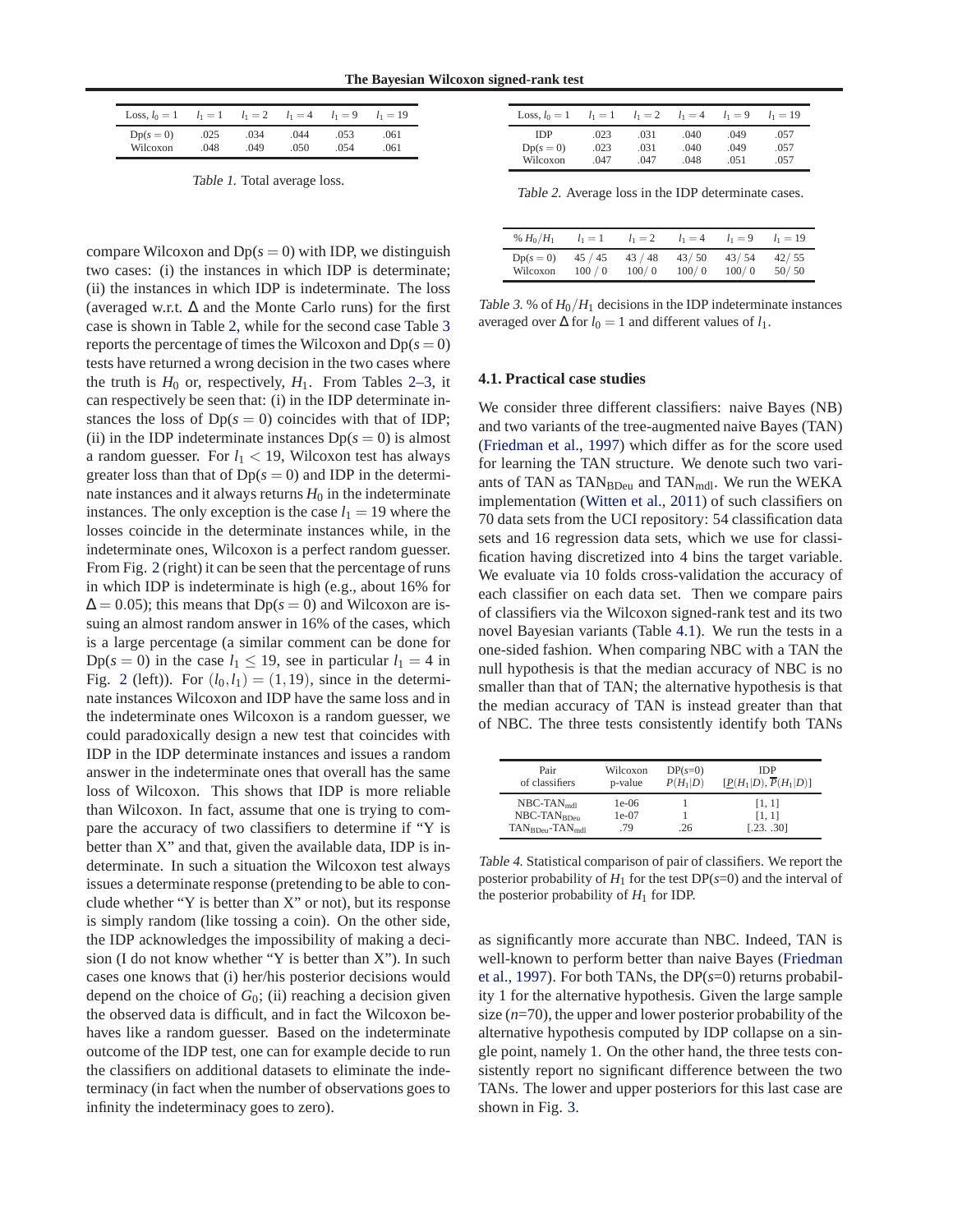<span id="page-7-0"></span>

Figure 3. Posterior probability for  $TAN_{BDeu}$ -TAN<sub>mdl</sub>.

#### **4.2. Replicability analysis**

According to [\(Bouckaert](#page-8-0), [2004](#page-8-0)), a desirable test has low Type I error, high power and high *replicability*. The replicability is the probability that the same conclusion is achieved in two experiments involving the same pair of classifiers (i.e., the null hypothesis is accepted or rejected in both cases). We follow the experimental setup of (Demšar, [2006\)](#page-8-0). We randomly draw 15 data sets among the 70 available. We repeat the drawing 1000 times. Every time we run the statistical tests to compare the accuracy of classifiers on the drawn data sets. We consider two pairs of classifiers:  $NB-TAN_{\text{mdl}}$  and  $NB-TAN_{\text{BDeu}}$ . This yields 1000 experiments for each pair of classifiers. In the following we describe how to measure replicability of a hypothesis test. The outcome *e<sup>i</sup>* of the hypothesis test in the *i*-th experiment is 0 or 1 depending on whether the null hypothesis is accepted or rejected. The replicability *R* is defined as:

$$
R=1-2\frac{\sum_{i}(e_i-\overline{e})^2}{n-1},
$$

where  $\bar{e}$  is the mean outcome of the hypothesis test over the *n*=1000 repetitions. Thus *R* ranges between 0.5 (random decisions) and 1 (perfectly repeatable decisions). To allow a fair measure of repeatability we focus on the loss  $(l_0, l_1) = (1, 19)$ , in which case the decisions of the frequentist ( $\alpha$ =0.05) and that of the Bayesian tests are closely matched, as already discussed. The IDP test suspends

| Pair                                     | $%H_1$ | %Ind | Replicability |     |     |           |  |
|------------------------------------------|--------|------|---------------|-----|-----|-----------|--|
|                                          |        |      | Wilcoxon      |     |     | $DP(s=0)$ |  |
|                                          |        |      | Det           | Ind | Det | Ind       |  |
| $NB$ -TAN $_{\text{mdl}}$                | 87     | 14   | .88           | .50 | .88 | .56       |  |
| $TAN_{\text{mdl}}$ - $TAN_{\text{BDeu}}$ | 6      | 8    | $-94$         | .51 | .95 | .50       |  |

Table 5. Replicability results. We denote by  $%H_1$  the proportion of times in which the Wilcoxon test rejects the null hypothesis and by %Ind the proportion of times in which the IDP test becomes indeterminate.

the judgment becoming *indeterminate* when the decision is *prior-dependent*, namely when the loss is minimized by returning either  $H_0$  or  $H_1$  depending on the prior. We separately evaluate the replicability of the decisions made by the tests when the IDP test is determinate and indeterminate, as reported in Tab. 5. Strikingly, a sharp drop of replicability affects both the Wilcoxon and the DP(*s*=0) test when the IDP test becomes indeterminate. For both tests, when assessing both pairs of classifiers, the replicability drops from about 90% to about 50%. In practice both the Wilcoxon and the  $DP(s=0)$  test behave as random guessers when the IDP is indeterminate.

The behavior of the IDP test *cannot* be mimicked by a reject option, which would suspend the judgment whenever the *p*-value of the frequentist test is close to 0.05. The IDP test checks whether the decision to be taken is priordependent, yielding a more complex behavior than a reject option. On the one hand the IDP test does *not always* gets indeterminate when the *p*-value is close to 0.05; on the other hand, in some cases it does get indeterminate when the *p*-value is quite far from 0.05. This means that the indeterminacy of IDP does not only depend on the *p*-value , but on the observations (not only the statistic). However, the median *p*-value of the cases in which IDP suspends the decision is close to 0.05. Moreover, the *p*-values of the cases in which IDP suspends the judgment are (almost) symmetrically distributed around 0.05. This explains why the replicability of the Wilcoxon test drops down to 50% in the IDP indeterminate instances.

## **5. Conclusions**

We have proposed a novel Bayesian method based on the Dirichlet Processes (DP) for performing the Wilcoxon signed-rank test. We have developed two tests: one based on a noninformative prior and one based on a conservative model of prior ignorance (IDP). The Bayesian approach is more flexible than the frequentist one, as it allows for taking decision which minimize the expected loss. Experimental results show that the prior ignorance method is more reliable than both the frequentist test and the noninformative Bayesian one, being able to isolate instances in which these tests are almost guessing at random. We plan to extend this approach to implement Bayesian versions of multiple nonparametric tests such as for instance the Friedman test. In the long run, our aim is to build a statistical package for Bayesian nonparametric tests.

### **Acknowledgments**

This work was partly supported by the Swiss NSF grants nos. 200021 146606 / 1 and 200020 137680 / 1.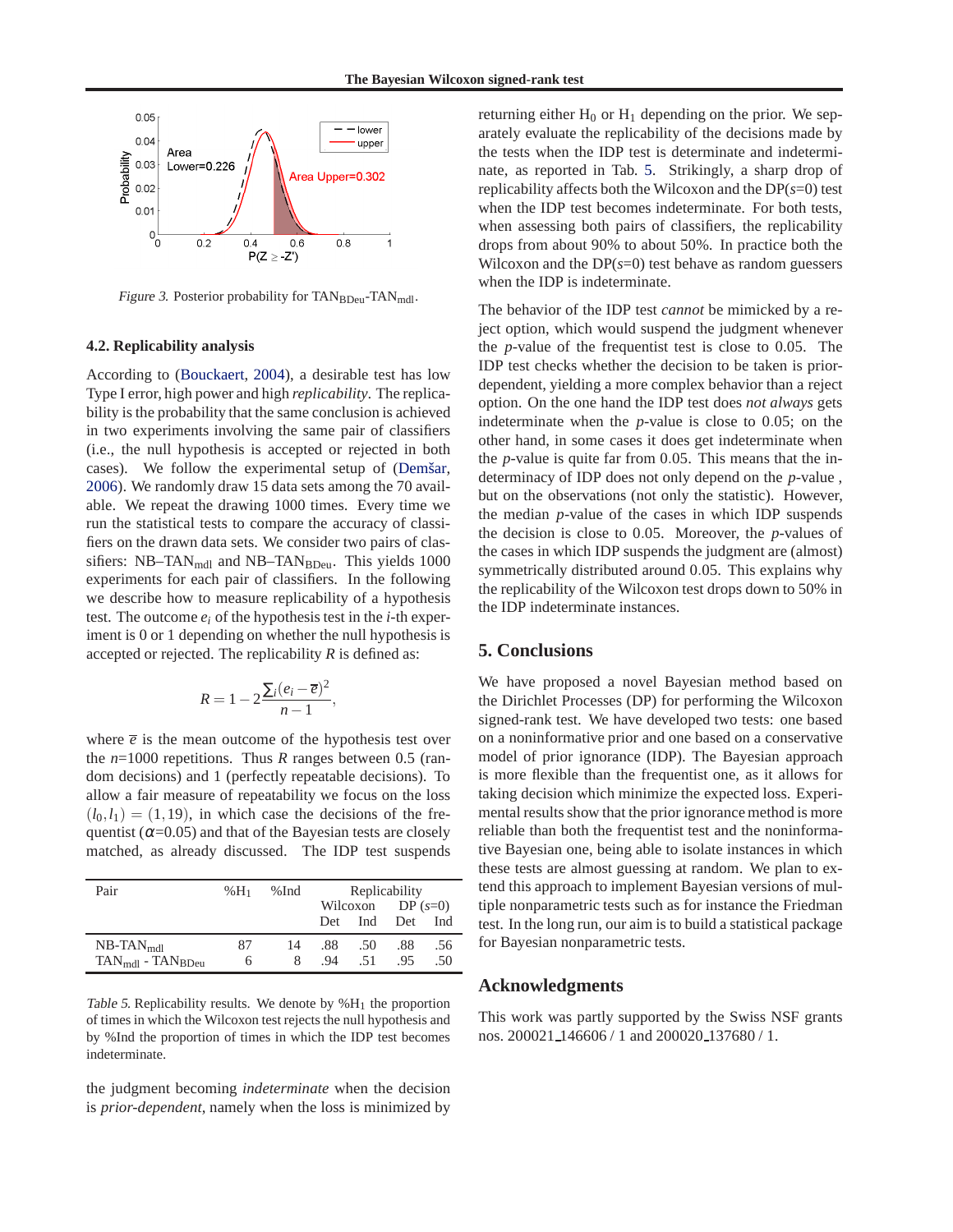## <span id="page-8-0"></span>**References**

- Berger, J. O., Moreno, E., Pericchi, L. R., Bayarri, M. J., Bernardo, et al. An overview of robust Bayesian analysis. *Test*, 3(1):5–124, 1994.
- Berger, James O., Rios Insua, David, and Ruggeri, Fabrizio. Bayesian robustness. In *Robust Bayesian Analysis*, volume 152 of *Lecture Notes in Statistics*, pp. 1–32. Springer New York, 2000.
- Borgwardt, Karsten M and Ghahramani, Zoubin. Bayesian two-sample tests. *arXiv preprint arXiv:0906.4032*, 2009.
- Bouckaert, Remco R. Estimating replicability of classifier learning experiments. In *Proc. of the twenty-first International Conference on Machine Learning*, pp. 15–22, 2004.
- Chen, Yuhui and Hanson, Timothy E. Bayesian nonparametric k-sample tests for censored and uncensored data. *Computational Statistics and Data Analysis*, 71(C):335– 346, 2014.
- Coolen-Schrijner, Pauline, Coolen, Frank PA, Troffaes, Matthias CM, and Augustin, Thomas. Imprecision in statistical theory and practice. *Journal of Statistical Theory and Practice*, 3(1):1–9, 2009.
- Corani, Giorgio and Zaffalon, Marco. Learning reliable classifiers from small or incomplete data sets: the naive credal classifier 2. *The Journal of Machine Learning Research*, 9:581–621, 2008.
- Dalal, S.R. and Phadia, E.G. Nonparametric Bayes inference for concordance in bivariate distributions. *Communications in Statistics-Theory and Methods*, 12(8):947– 963, 1983.
- Demšar, Janez. Statistical comparisons of classifiers over multiple data sets. *The Journal of Machine Learning Research*, 7:1–30, 2006.
- Derrac, Joaquín, García, Salvador, Molina, Daniel, and Herrera, Francisco. A practical tutorial on the use of nonparametric statistical tests as a methodology for comparing evolutionary and swarm intelligence algorithms. *Swarm and Evolutionary Computation*, 1(1):3–18, 2011.
- Ferguson, Thomas S. A Bayesian Analysis of Some Nonparametric Problems. *The Annals of Statistics*, 1(2):pp. 209–230, 1973. ISSN 00905364.
- Friedman, Nir, Geiger, Dan, and Goldszmidt, Moises. Bayesian network classifiers. *Machine learning*, 29(2- 3):131–163, 1997.
- Goodman, Steven N. Toward evidence-based medical statistics. 1: The p–value fallacy. *Annals of internal medicine*, 130(12):995–1004, 1999.
- Holmes, C.C, Caron, F., Griffin, J.E., and Stephens, D.A. Two-sample Bayesian nonparametric hypothesis testing. *arXiv preprint arXiv:0910.5060*, 2009.
- Janssen, Paul. Weighted bootstrapping of U–statistics. *Journal of statistical planning and inference*, 38(1):31– 41, 1994.
- Johnson, Valen E. Revised standards for statistical evidence. *Proceedings of the National Academy of Sciences*, 110(48):19313–19317, 2013.
- Kruschke, John K. Bayesian data analysis. *Wiley Interdisciplinary Reviews: Cognitive Science*, 1(5):658–676, 2010.
- Ma, Li and Wong, Wing Hung. Coupling optional Pólya trees and the two sample problem. *Journal of the American Statistical Association*, 106(496), 2011.
- Pericchi, L. R. and Walley, P. Robust Bayesian credible intervals and prior ignorance. *International Statistical Review*, pp. 1–23, 1991.
- Raftery, Adrian E. Bayesian model selection in social research. *Sociological methodology*, 25:111–164, 1995.
- Rubin, Donald B. The Bayesian Bootstrap. *The Annals of Statistics*, 9(1):pp. 130–134, 1981. ISSN 00905364.
- Sidak, Z., Sen, P.K., and Hajek, J. *Theory of Rank Tests*. Probability and Mathematical Statistics. Elsevier Science, 1999. ISBN 9780080519104.
- Spiegelhalter, David J, Freedman, Laurence S, and Parmar, Mahesh KB. Bayesian approaches to randomized trials. *Journal of the Royal Statistical Society. Series A (Statistics in Society)*, pp. 357–416, 1994.
- Susarla, V. and Ryzin, J. Van. Nonparametric bayesian estimation of survival curves from incomplete observations. *Journal of the American Statistical Association*, 71(356):pp. 897–902, 1976. ISSN 01621459.
- Trawiński, B., Graczyk, M., Telec, Z, and Lasota, T. Nonparametric statistical analysis of machine learning algorithms for regression problems. In *Knowledge-Based and Intelligent Information and Engineering Systems*, pp. 111–120. Springer, 2010.
- Walley, P. *Statistical Reasoning with Imprecise Probabilities*. Chapman and Hall, New York, 1991.
- Walley, P. Inferences from multinomial data: learning about a bag of marbles. *Journal of the Royal Statistical Society. Series B (Methodological)*, 58(1):3–57, 1996.
- Witten, Ian H, Frank, Eibe, and Hall, Mark A. *Data Mining: Practical Machine Learning Tools and Techniques*. Elsevier, 2011.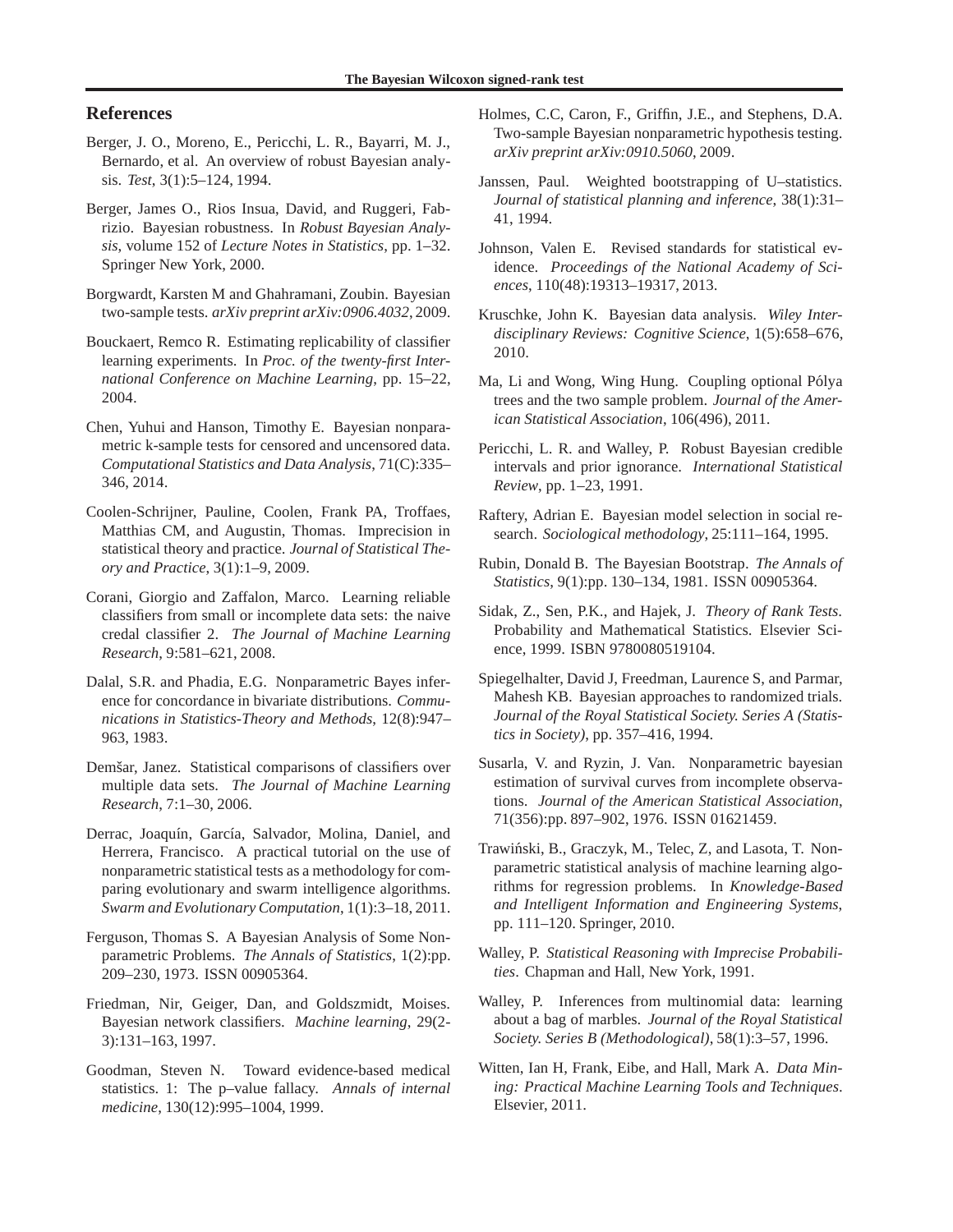## <span id="page-9-0"></span>**6. Proofs**

## **6.1. Proof of Theorem [1](#page-2-0)**

Since  $\iint I_{[-z',\infty)}(z) d\mathscr{E}[F(z)F(z')] < \infty$ , then

$$
\mathscr{E}[P(Z \ge -Z')] = \mathscr{E}\left[\iint I_{[-z',\infty)}(z)dF(z)F(z')\right]
$$
 (11)  

$$
= \iint I_{[-z',\infty)}(z)d\mathscr{E}[F(z)F(z')].
$$

Let us define the following sets:

$$
A = (-\infty, \min(z, z')], \ B = (-\infty, \max(z, z')],
$$
  

$$
C = (\min(z, z'), \max(z, z'))
$$

then

$$
\mathcal{E}[F(z)F(z')] = \mathcal{E}[P(A)P(B)] = \mathcal{E}[P(A)(P(A) + P(C))]
$$

$$
= \mathcal{E}[P(A)^{2}] + \mathcal{E}[P(A)P(C)].
$$

From the property of the Dirichlet distribution, it results that

$$
\mathcal{E}[P(A)^{2}] + \mathcal{E}[P(A)P(C)]
$$
  
= 
$$
\frac{\mathcal{E}[P(A)](1 + \alpha(\mathcal{L})\mathcal{E}[P(A)])}{\alpha(\mathcal{L}) + 1} + \frac{\alpha(\mathcal{L})\mathcal{E}[P(A)]\mathcal{E}[P(C)]}{\alpha(\mathcal{L}) + 1}
$$

By some algebraic manipulations, it follows that

$$
\mathcal{E}[F(z)F(z')] = \frac{\mathcal{E}[P(A)]}{\alpha(\mathcal{Z})+1} + \frac{\alpha(\mathcal{Z})\mathcal{E}[P(A)]\mathcal{E}[P(B)]}{\alpha(\mathcal{Z})+1}
$$

$$
= \frac{1}{\alpha(\mathcal{Z})+1}G(\min(z,z')) + \frac{\alpha(\mathcal{Z})}{\alpha(\mathcal{Z})+1}G(z)G(z').
$$

#### **6.2. Proof of Theorem [2](#page-3-0)**

From [\(2\)](#page-2-0), setting  $\alpha(\mathscr{Z}) = s \to 0$  it can be easily seen that

$$
\mathscr{E}\left[P(Z \ge -Z')\right] = \iint I_{[-z',\infty)}(z) dG(\min(z,z')). \tag{12}
$$

Note that,  $G_0(\min(z, z'))$  is a singular distribution on the cartesian product  $Z \times Z'$ . Hence, we can write  $dG_0(\text{min}(z, z')) = \delta_z(z') dG_0(z) dz'$ . As example consider the multivariate Normal distribution

$$
\left[\begin{array}{c} Z \\ Z' \end{array}\right] \sim N\left(\left[\begin{array}{c} 0 \\ 0 \end{array}\right], \left[\begin{array}{cc} 1 & \rho \\ \rho & 1 \end{array}\right]\right),
$$

which tends to  $\delta_z(z')N(z,0,1)$  for  $\rho \to 1$ . Since  $dG_0(\min(z, z')) = \delta_z(z') dG_0(z)$ , then we have  $\mathscr{E}[P(Z \geq$  $-Z'$ )] =  $\int I_{[0,\infty)}(z) dG_0(z)$ .

The posterior is found for  $\alpha(\mathscr{Z}) = s + n \rightarrow n$  and

$$
G=G_n=\frac{1}{n}\sum_{i=1}^n I_{[Z_i,\infty)}.
$$

Then we can write the integral in [\(2\)](#page-2-0) as follows :

$$
\mathcal{E}[P(Z \ge -Z')|Z^n]
$$
\n
$$
= \frac{1}{n(n+1)} \left[ \int I_{[-z',\infty)}(z) \sum_{i=1}^n \delta_{Z_i}(z) \sum_{i=1}^n \delta_{Z_i}(z') dz dz' + \int \int I_{[-z',\infty)}(z) dz' \left( \sum_{i=1}^n I_{[Z_i,\infty)}(\min(z,z')) \right) \right]
$$

Given that

$$
I_{[a,\infty)}(\min(z,z')) = \begin{cases} 1, & z,z' \ge a, \\ 0, & otherwise \end{cases}
$$
 (13)

which implies that  $dI_{[a,\infty)}(\min(z, z')) = \delta_{(a,a)}(z, z')dzdz'$ , then,

$$
\iint I_{[-z',\infty)}(z)d\sum_{i=1}^n I_{[Z_i,\infty)}(\min(z,z')) = \sum_{i=1}^n I_{[0,\infty)}(Z_i). \quad (14)
$$

It also holds that

.

$$
\iint I_{[-z',\infty)}(z) \sum_{i=1}^{n} \delta_{Z_i}(z) \sum_{i=1}^{n} \delta_{Z_j}(z') dz dz' = \sum_{i=1}^{n} \sum_{j=1}^{n} I_{[-Z_j,\infty)}(Z_i).
$$
\n(15)

Therefore,

$$
\mathcal{E}[P(Z \ge -Z')|Z^n]
$$
  
= 
$$
\frac{\left[\sum_{i=1}^n \sum_{j=1}^n I_{[-Z_j,\infty)}(Z_i) + \sum_{i=1}^n I_{[0,\infty)}(Z_i)\right]}{n(n+1)}
$$

#### **6.3. Proof of Theorem [3](#page-3-0)**

From [\(2\)](#page-2-0), setting  $\alpha(\mathscr{Z}) = s$  and  $dG = \delta_{Z_0}$  it can be easily seen that

$$
\begin{aligned}\n\mathcal{E}[P(Z \ge -Z')] &= 0 & \text{if } Z_0 < 0 \\
\mathcal{E}[P(Z \ge -Z')] &= 1 & \text{if } Z_0 > 0\n\end{aligned}
$$

and thus those are the lower and upper bounds of  $\mathcal{E}[P(Z \geq$ −*Z* ′ )].

When  $\alpha(\mathscr{Z}) = s + n$  and  $G = G_n$  we can write the integral